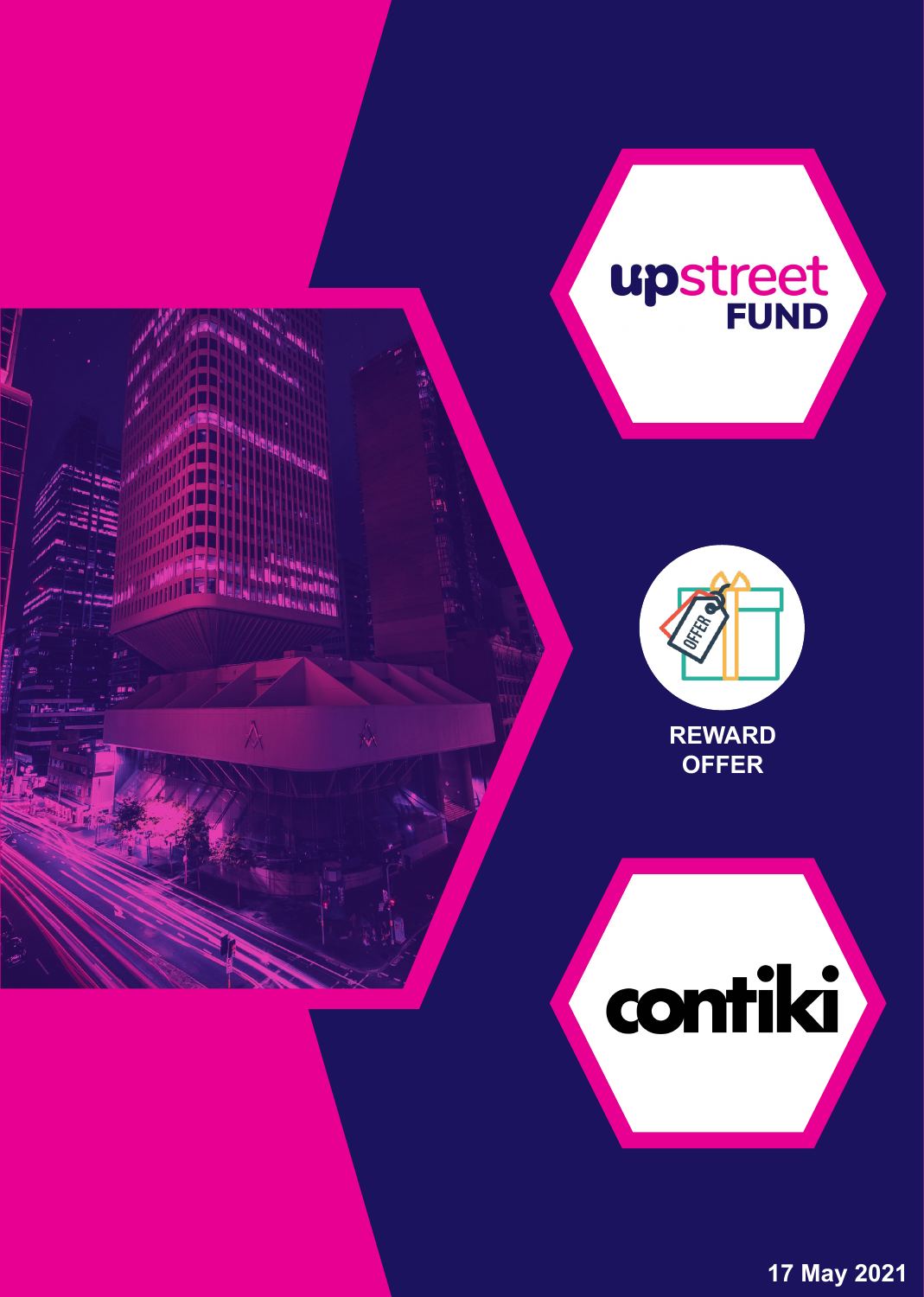# upstreet

# **ABOUT CONTIKI**

Contiki is a tour operator company that accommodates trips to Australia, New Zealand, Europe, North America and many more destinations.

## **YOUR REWARD**

#### **You can receive: 5% share reward**

When you shop with Contiki through Upstreet online you will receive a reward of **5%** of the purchase value in fractional share ownership in an ASX 200 exchange traded fund (ASX: IOZ).

#### **Exceptions:**

Share rewards are not available on purchases made using gift cards, however, you can receive share rewards when redeeming a gift card. Share rewards are not applicable when using a promotional or discount code with your purchase.

Contiki may make additional promotional offers and may exclude certain purchases under this Reward Offer from time to time. Please see the end of this document for changes to the aforementioned reward.

## **ABOUT UPSTREET**

Upstreet facilitates a share reward program between companies and their customers. When a customer makes a purchase, they can earn fractional shares in either the company where they made the purchase or an exchange traded fund.

Customers can make a purchase through Upstreet's free app or online using the Upstreet Chrome extension. The Upstreet App is available on the App Store and Google Play. With the App you can make a purchase with a brand and also view your portfolio of fractional shares.

#### **Earn shares in iShares Core S&P/ASX 200 ETF**

Eligible participants in this Reward Offer will receive a rebate on purchases made with Contiki applied towards fractional shares in iShares Core S&P/ASX 200 ETF, listed on the ASX under the ticker code "IOZ".

When Upstreet receives your reward from Contiki, we will invest it into the Australian Equities Investment Option of the Upstreet Fund (ARSN 643 467 798). The Australian Equities Investment Option holds securities in iShares Core S&P/ASX 200 ETF (which means you will hold a fractional interest in the underlying securities).

| <b>Company</b>  | <b>iShares Core S&amp;P/ASX</b><br><b>200 ETF</b> |  |
|-----------------|---------------------------------------------------|--|
| <b>Exchange</b> | <b>ASX</b>                                        |  |
| Code            | <b>IOZ</b>                                        |  |
| <b>Currency</b> | <b>AUD</b>                                        |  |

For more information about the Upstreet Fund or Australian Equities Investment Option, please see the Product Disclosure Statement (PDS) [https://www.upstreet.co/product-disclosure-st](https://www.upstreet.co/product-disclosure-statement) [atement.](https://www.upstreet.co/product-disclosure-statement)

#### **Limited offer**

This Reward Offer is available to a limited number of participants, for a limited aggregate reward amount and may apply for a limited time only. It may also be changed or revoked at any time. When the Reward Offer ends, further participants may no longer be able to participate.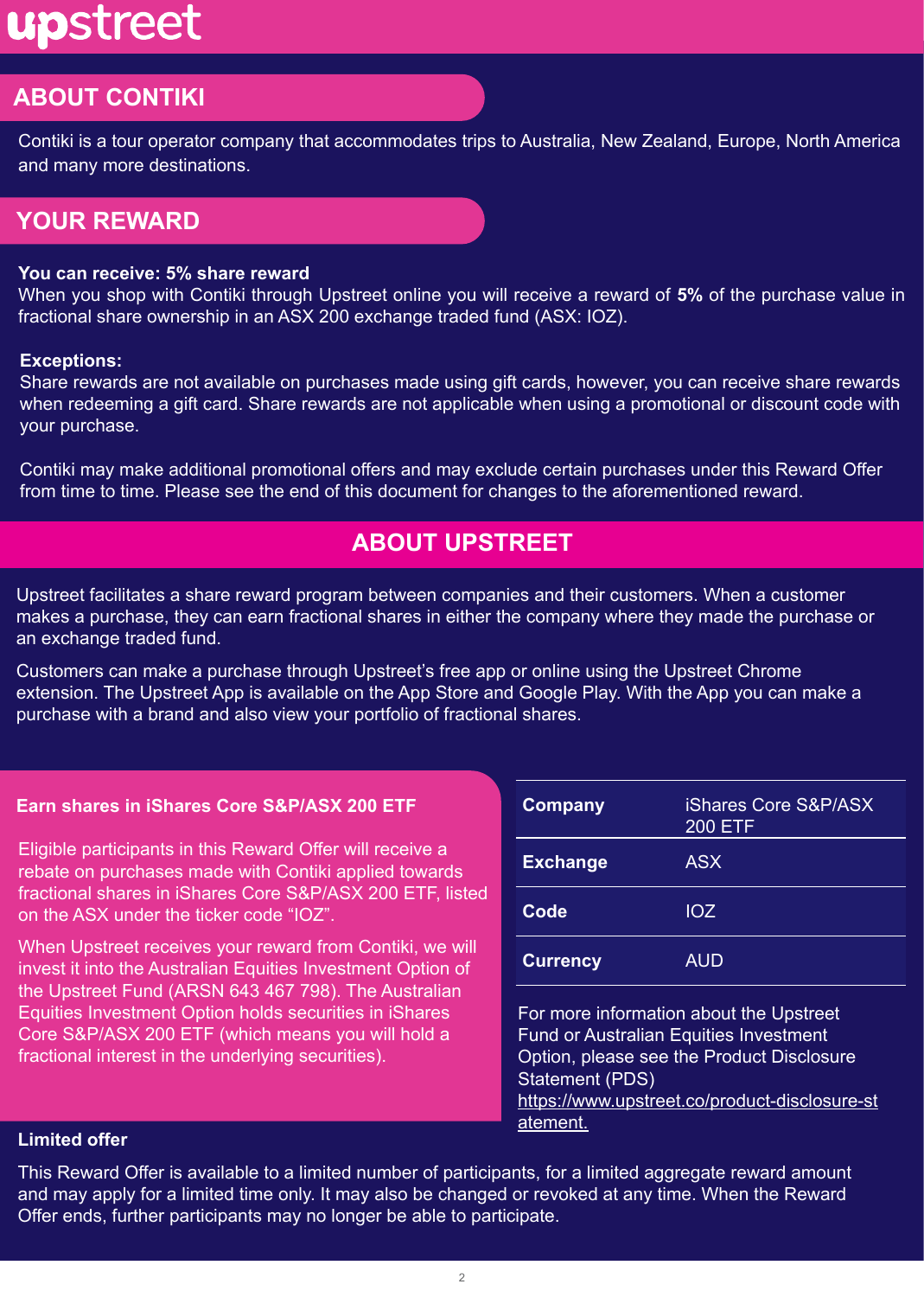# upstreet

# **HOW TO REDEEM**

To earn fractional shares in ASX: IOZ with every online order shop through the Upstreet App or Chrome Extension:

#### **Get the app:**

Download the free Upstreet app via the App Store or Google Play. Create a profile and link your bank account.



**1**

#### **Learn about this offer:**

Click 'Shop Now' on the Upstreet app and select the brand to see the latest information and how to redeem.



### **Shop online and earn:**

Click 'Earn Shares Online' on the brand's page, this will take you to the brand's website, and then you can start shopping. Fractional share rewards will be added to your portfolio on your Upstreet App automatically with every eligible purchase.

#### **Shop through the Upstreet App OR Shop through the Upstreet Chrome Extension**



#### **Get the Upstreet Chrome Extension:**  Download the Upstreet Chrome Extension via the Google Webstore. Open the Chrome Extension. Log in to your Upstreet account. (If you do not have an Upstreet account, download the Upstreet App and create an account.)



#### **Shop online and earn:**

In the Upstreet Chrome Extension search for the brand and click the arrow next to to it to start shopping. Fractional share rewards will be added to your portfolio on your Upstreet App automatically with every eligible purchase.



### **Learn about this offer:**

Using the Upstreet Chrome Extension, search for the brand and click 'here' to see the latest information on the Upstreet website and how to redeem.

### **What is a fractional share?**

A fractional share is less than one share. Sometimes, when making a purchase, the reward amount will be less than the value of one share, in which case, you will be rewarded with a fraction of a share.

### **Can I sell fractional shares?**

Yes, you can. To withdraw some or all of your fractional shares, go to the "Profile", select "Sell your shares", enter your passcode and follow the directions, or, simply email us at [support@upstreet.co](mailto:support@upstreet.co) and we will help you.

### **Is there any cost involved?**

We do not charge any fees or commissions on active portfolios. You will only be charged a small inactivity fee, \$0.50 per month if you do not earn rewards for a period of six consecutive months.

Make sure you read and consider the PDS before participating: [https://www.upstreet.co/product-disclosure-statement.](https://www.upstreet.co/product-disclosure-statement)